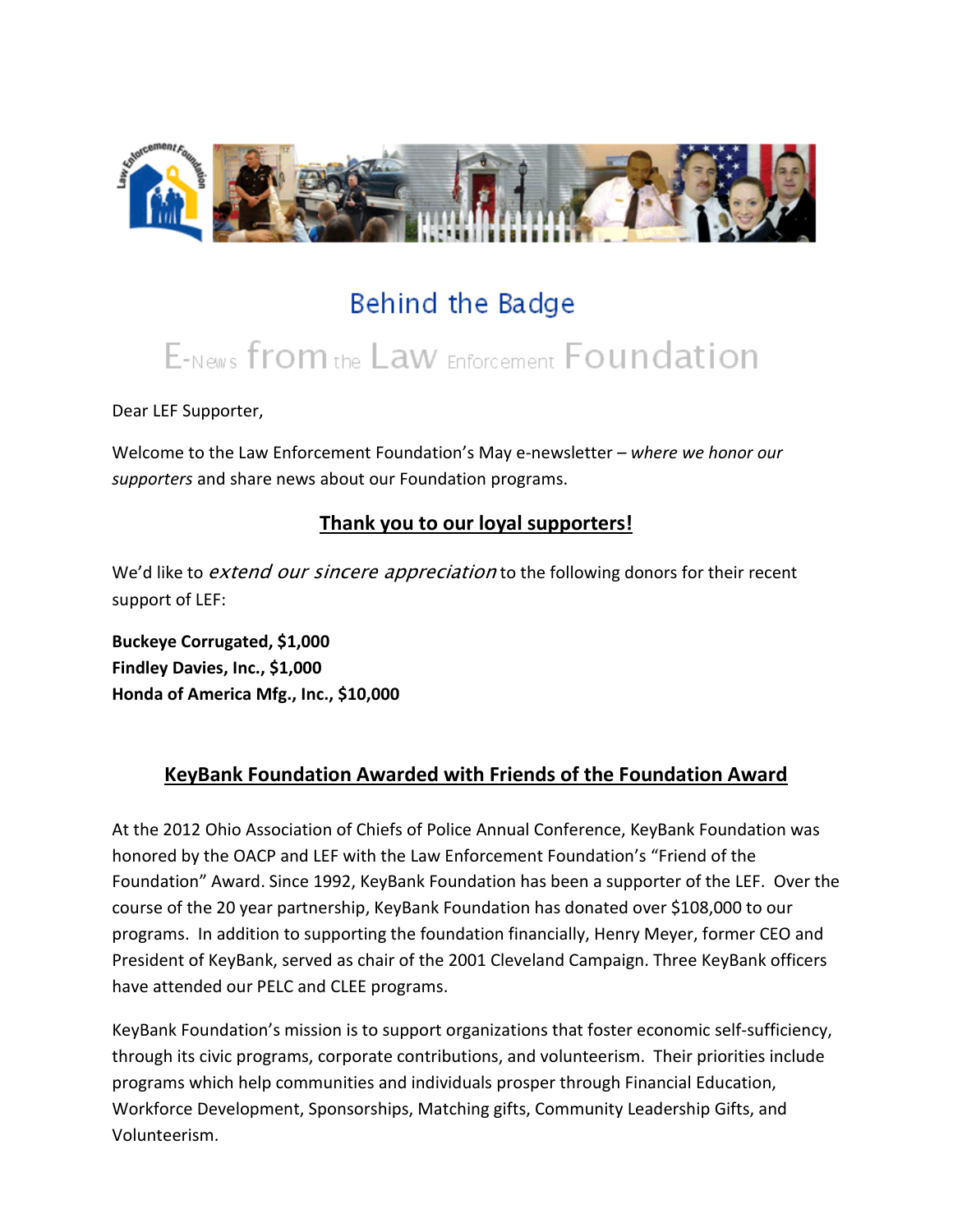Community is Key with KeyBank. Neighbors Make The Difference® is one way they contribute and give back to the community. The first Neighbors Day activity took place in Alaska, and began as a day spent in a variety of community service projects, such as visiting hospital patients; painting homes and cleaning up yards for people who could not do so. Their total contributions are over \$18 million per year.

Through the work of the LEF, a difference is being made in Ohio's communities and in the lives of children every day. Thanks to the support of KeyBank, we can continue to make a positive impact on Ohio's communities.

### **Congratulations to the Graduates of the Police Executive Leadership College (PELC) Class 61**

The Law Enforcement Foundation would like to congratulate the 28 Ohio officers who graduated from the Police Executive Leadership College (PELC) on May 11. PELC is an intensive learning experience focused on leadership skills vital to long term personal success and change in the organization… both for the benefit of the community. The program's objective is to improve the capacity of supervisors in law enforcement; to make them better leaders, to be visionary thinkers in community development, safety initiatives, and most important, to create law enforcement departments that run efficiently by cutting waste, streamlining efforts, and to better identify and utilize available assets.



*Sgt. Adam Moore, Delaware PD, is presented his PELC 61 Certificate during the graduation ceremony on May 11, 2012.*